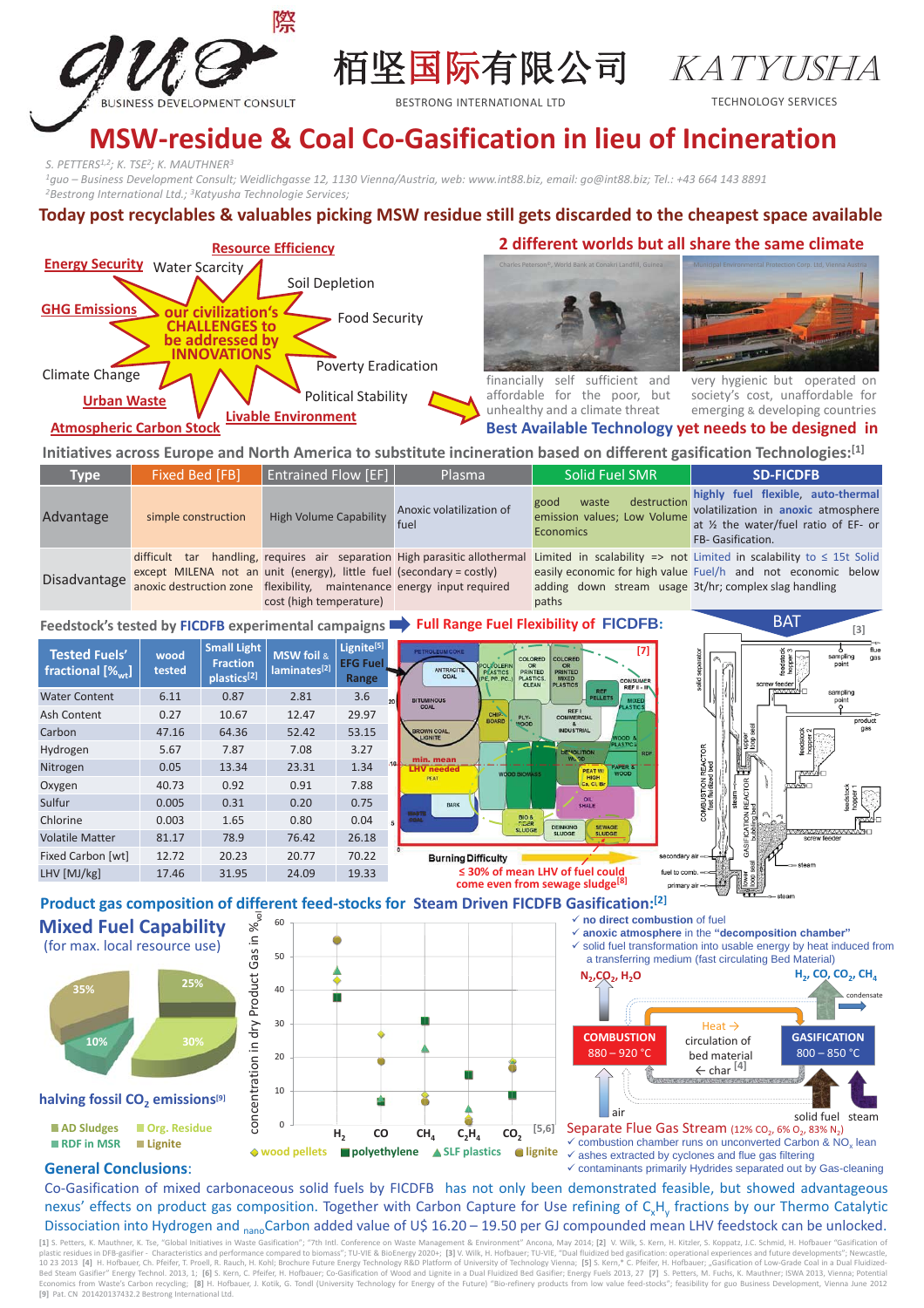# MSW-residue & Coal Co-Gasification in lieu of Incineration

Ing. Stefan  $PETTERS<sup>1</sup>$ , Dr. Klaus Mauthner<sup>2</sup>, BS Kalvin Tse<sup>3</sup>

1.guo – Business Development Consult, Vienna – Hong Kong – Kuala Lumpur, AT 1130 Vienna, Austria.

2. Katyusha Technology Services, AT-1040 Vienna, Austria

3. R&D Bestrong International Ltd,. Hong Kong, Science Technology Park, Shatin.

#### **Abstract:**

Direct biomass gasification and chemical municipal waste treatment appear to share scale of economy orders of magnitude. Actually this may relate to similar logistic implications. Also the mean calorific value and range of mix in quality of fuel fractions deem to provide synergies in use of similar technical solutions.

Indeed there can be seen several initiatives across Europe and North America, where alternatives to incineration have been based on different gasification Technologies<sup>[1]</sup>. Also at TU Vienna various fuel mixes had been investigated in Fast Internal Circulating Fluidized Bed Gasification, confirming potential synergies between biomass and MSW residues<sup>[2]</sup>.

Of course waste is a very local issue and can vary in its composition widely, depending on the local population's income, nutrition habits and degree of formalization in the waste remediation sector. Since this conference is collaboration between China's and Austria's scientific academic capacities in the field of Gasification, we would like to bring up some aspects of possible application of Austrian Technology potentially able to meet specific needs of China in the field of MSW treatment.

### **1.Introduction:**

Recent achievements in untreated biomass gasification have proven reliable operations at scales up to an order of 10t/h feedstock of as low as 10GJ/t average mean calorific value, aiming towards another scale-up towards 50t/h.<sup>[3]</sup> Alternative approaches had been feedstock fuel preparations to make biomass more coal like, so the usually much larger scale plant designs of coal gasification could be used. However, inland locations, limited to road and rail logistics have shown a logistic ceiling of  $\sim 1,500t/d$  as still reasonably manageable.

In Waste Management we can see most incineration installations at an order of 250,000 – 300,000t/year. So, quantitatively today's state of art untreated biomass gasification order of scale seems pretty synergistic with typical MSW treatment. However, the average mean calorific value may vary significantly, depending location and income situation of the local population. In China for example one has to expect practically all combustibles picked from the waste prior to arriving at a final cremation installation.

Therefore incineration in China has to heavily apply auxiliary fuel which due to its local availability should preferably be coal. Bituminous coal, actually, which is not an easily clean combustible fuel by itself and very awkward if applied in an undefined mix with MSW residues.

Waste incineration on the other hand requires a high degree of process capability to be able to prevent potentially poisonous and health threatening exhaust fumes, such as Dioxins, Sulfur- or Nitrogen- Oxides, etc. Therefore even in China serious citizens' initiatives have raised rejections against the direct combustion of MSW residues today.

Indirect gasification could become a great solution for overcoming the problems from using locally available coal in China. Actually Fast Internal Circulating Dual Fluidized Bed Gasification has demonstrated a bandwidth of fuel tolerance, allowing combining biomass, coal, MSW residues and even sewage sludge into a fuel compound of a mean lower heating value  $\geq 10$ GJ/t. Doing so, allows thermo-chemical cremation of MSW residues to minimize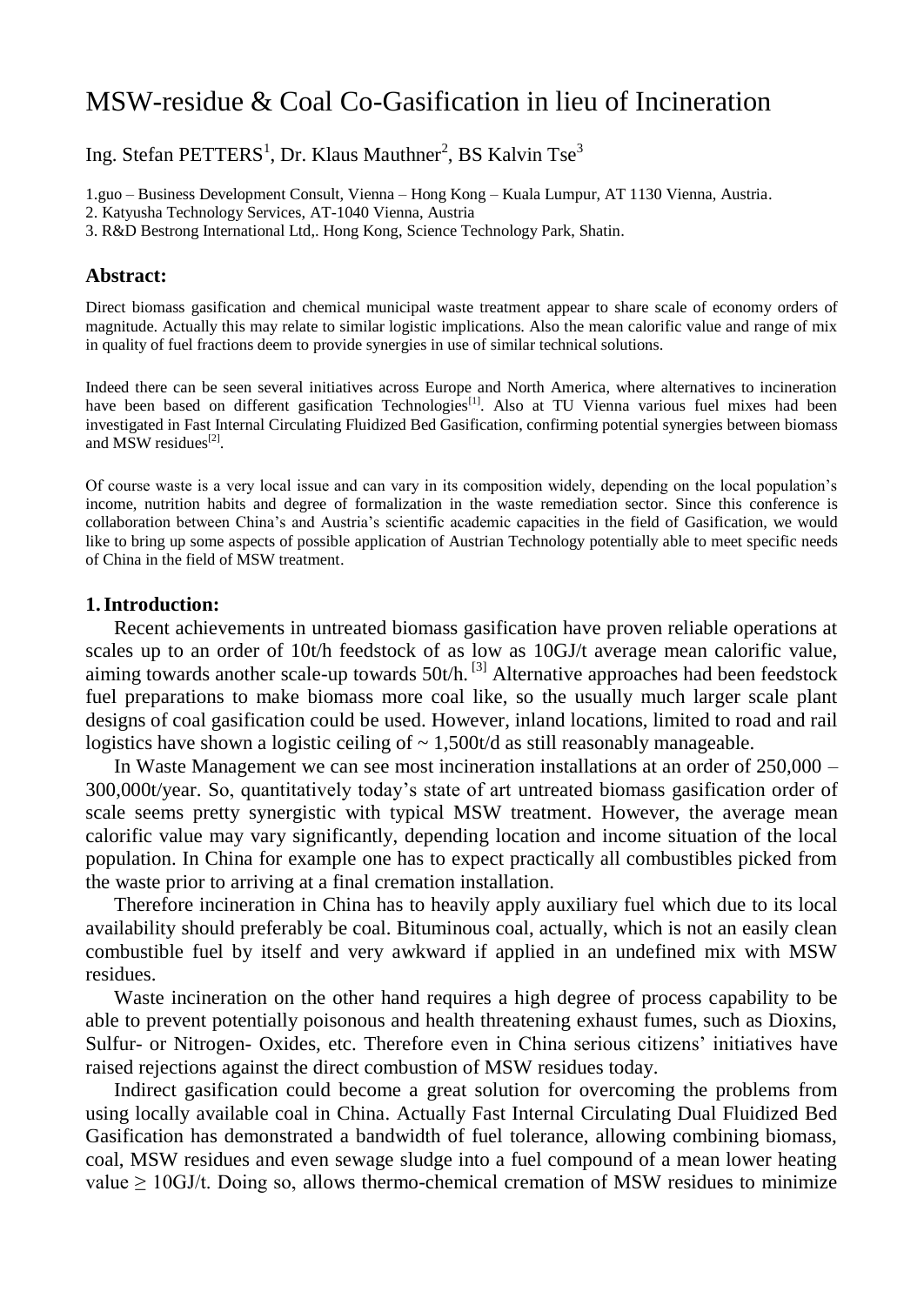final sink landfill space need and landfill gas mitigation and neutralizes  $CO<sub>2</sub>$  emissions for the non coal fuel fractions.

Actually there are 700.000 coal fired district heating boilers in China today, burning 15% of China's coal consumption and causing 55% of all the smog relevant emissions. Switching those installations to a MSW and sewage sludge cremation capable mixed-fuel gasification, could solve several sustainability issues at the same time. Due to partial atmospheric carbon fuel contents accountable  $CO<sub>2</sub>$  emissions of such coal-MSW fuel compound could be reduced to below Natural Gas burning  $CO<sub>2</sub>$  emissions.

At the same time Synthesis Gas output from such thermo-chemical waste utilization could open new level planes in the value pyramid from waste, making such alternative to land filling affordable. $[4]$ 

### **2. Concept and methodology:**

Fuel preparation providing a mean calorific value of  $> 10$ GJ/t via various means of moisture reduction and admixture of coal at a rate required for achieving such compounded heating value can bring MSW residues into the process window desirable for Indirect Gasification by a Fast Internally Circulating Fluidized Bed dual reactor.

This reactor concept has been chosen by University of Technology Vienna after 15 years of research in gasification already 15 years ago as the most promising pathway for optimum use from poor carbonaceous fuels. Through the use of steam as gasification agent fuel moisture variations can be evened out to some extent on the expense of overall efficiencies.



Fig.1: Indirect Dual Reactor Gasification

Even the best available incineration solutions today do not provide competitive energy efficiencies compared to fossil fuel heat or electricity generation, which usually are  $50 - 100$ times in scale. Such Energy Recovery from Waste is therefore not easily affordable for countries with significant poverty among their population. Therefore there is a need for alternatives to be designed for achieving highest possible added values from anoxic waste residues' decomposition into secondary resources without secondary auxiliary energy input requirement.

Therefore prior to thermo-chemical treatment the waste should be undertaken a biochemical degradation, delivering a collectable eluate for anaerobic transformation into Methane and  $CO<sub>2</sub>$ . Such Methane can then be added to the product gas from the cogasification of the final residues with coal as a building block for further down-stream synthesis.

Substitute Natural Gas Synthesis already widely produced in China by much larger coal gasification installations is suffering from coal and about two times as much water required,